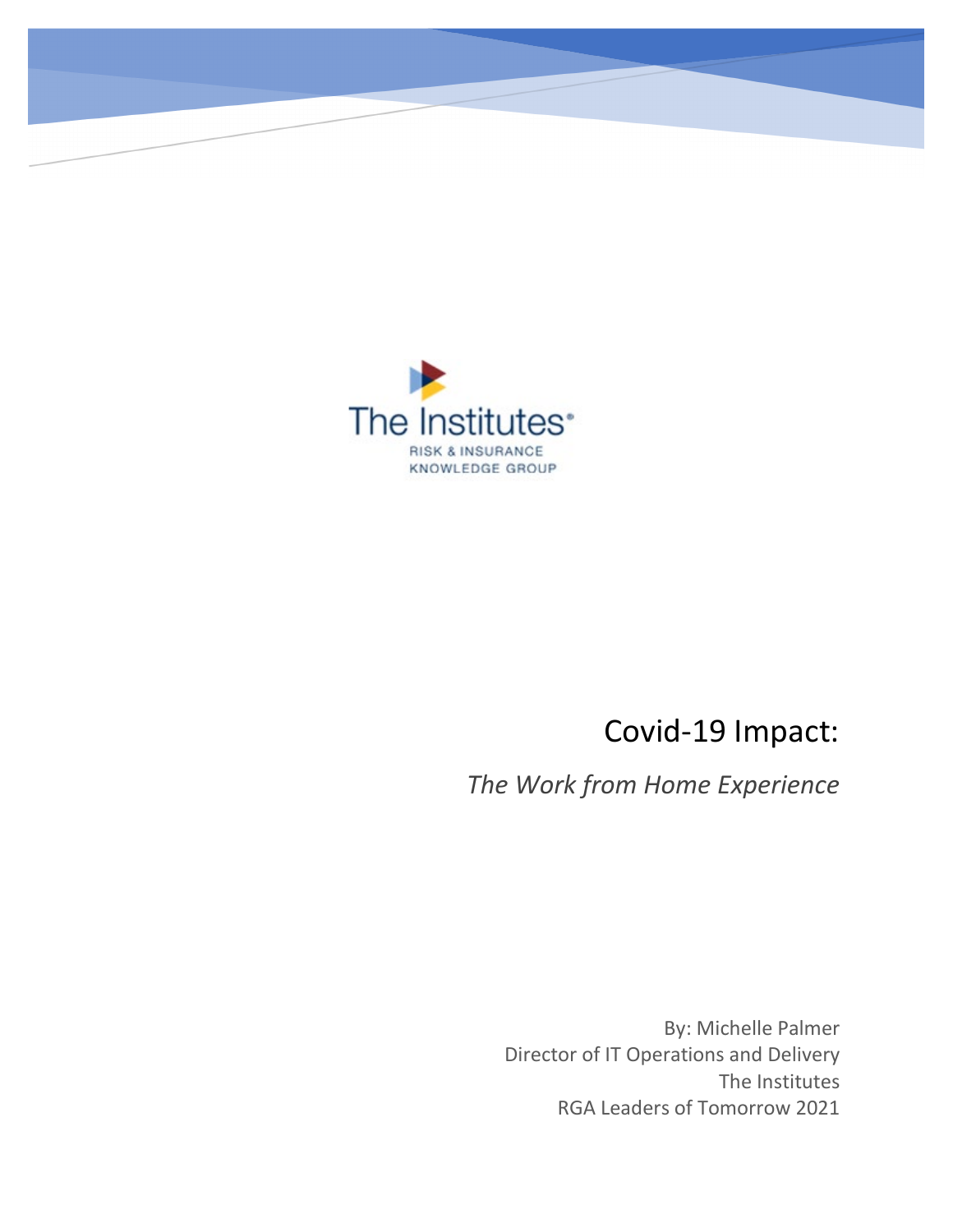#### **Introduction**

I believe many companies had good intentions when switching to 100% remote working environments at the onset of the pandemic. Although some companies are starting to bring employees back, others are making strides to move this way indefinitely. A Gartner CFO survey recently revealed that out of the 314 companies surveyed worldwide over 74% of those companies have said they have made the decision to close their doors and make a permanent switch to 100% virtual. Over the last eighteen months we have proven that companies can continue to stay up and running while increasing revenue streams. Removing physical structures as overhead decreases their operational costs. But what effect does this have on the employees, innovation, and the human connection? And even more importantly, is this sustainable long-term?

### **The Employee – Are we really more productive?**

Since working from home, often comments have been made about how much more productive people have been and how much work has been delivered, while employees have been working from home. I believe this has led to a false sense that individuals are more motivated and less distracted which in turn leads to being more focused. But are we really being more productive or are we confusing productivity with employees working more hours? This is something I've been asking myself as we continue to talk about the long-term work from home strategies. My hypothesis is that employees are working more hours than ever before since the boundaries that were created by a commute, a lunch break or other face-to-face contact are no longer in place.

In speaking with my fellow colleagues, morning and evening commutes have been replaced with additional hours on the computer. Those with longer commutes admit they don't miss their daily drives to and from work. They do, however, miss the downtime between work and home where they could disconnect and transition. With remote work there is no work/life balance. Your work is your home, and your home is your office. Personally, I find myself engaged with my laptop before I even get dressed for the day, and before I know it, I'm already engrossed in tasks, responding to emails, and working on deliverables.

In addition, it seems when asked, the consensus is that people feel they have more work since COVID and are busier than they have ever been. On a typical day in the office, I would start my day around 8am and leave around 5pm. Working at home I find myself starting as early at 7am and staying on the computer as late as 6pm but then occasionally popping back on after dinner to complete something or respond to a few emails that I didn't get to earlier that day. This is simply because my computer is now a few steps away and I can easily start my day at any time. Since others in the company are also working at off hours, I find that a lot happens when I'm offline and it can be hard to feel caught up**.**

I think a large contributing factor to having more on our plates, is that the shifts brought on by COVID are increasing the number of projects and efforts that businesses need to complete to stay successful and relevant in this ever-changing contactless movement that is relying heavily on new technologies and processes.

Insurance, as an industry, is typically further behind in technology than other industries simply because there is not a big need for changes in process and customer interactions. Most have been very manual or interactive. Pre-pandemic, our organization relied heavily on human interactions and contact. Our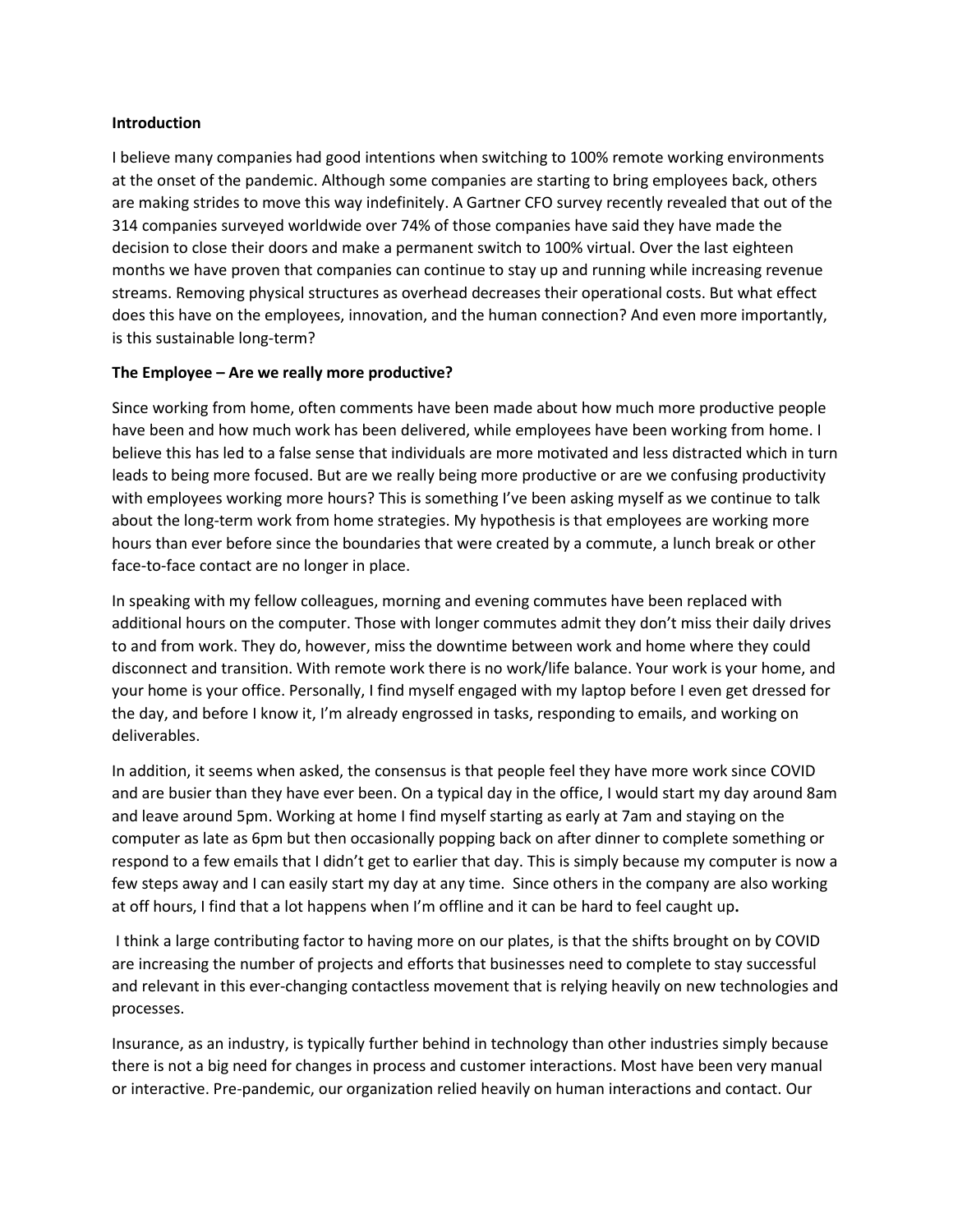biggest revenue generating product was exam sales. Exams for our designations had historically always been administered in person at Prometric centers across the country. When COVID hit in March of 2020, Prometric centers across the globe shut down as the pandemic spread from country to country and then eventually hit the United States. Our product sales came to a screeching halt. If customers couldn't take the exams, why buy the materials? Our success and revenue depended greatly on finding new ways to interact with customers when you simply could not do anything in person. A team quickly came together to innovate and figure out how quickly they could re-think and re-engineer the exam delivery process. When looking at the tool that we use for online content delivery, we found that with some development and communications to customers, this system could also be used for virtual exam delivery. We pulled a team of developers and subject matter experts together and we identified the tasks necessary to execute our idea. By May 4, 2020, we were able to begin offering this product to consumers and ultimately get revenue back on track. The feedback from our customers was overwhelmingly positive. They were grateful that they could continue with their studies, especially those who had to cancel their exams or who were frustrated after studying and preparing for months only to find they could not move forward with their studies.

In addition to exams, another large revenue generator impacted by the pandemic was in-person events. All our in-person events had to be cancelled which also required our company, and many other companies, to think outside of the box. Our events team pulled together and came up with ways to keep our company in the spotlight, offering live virtual webinar series on hot topics that related to the pandemic. Ultimately because of these efforts, our organization officially entered the virtual event space. It has been very successful and provided opportunities to insurance professionals who still want to attend annual conferences but are unable to travel.

With the constant need to keep re-thinking and re-assessing our product offerings and how the insurance industry was quickly shifting, we needed to keep our products and our audience relevant. With the shift in the industry came more automation and less manual process and human interactions. Customers can do just about anything online from signing up for a policy to paying a claim and everything in between. This means the audiences that we target with our content and our delivery needed to be changed and re-thought to keep up with the evolution. Our focus shifted from Underwriting to Risk Management. With the changing world in this space and the need for education came a new designation offering that allowed for our CPCU designation to span beyond our traditional Underwriting courses to now include a Risk Management track. This allowed our company to expand our network and customer base to meet the needs of the industry in a time when risk management and mitigation was at an all-time high.

Tight deadlines and the pure need to move quickly to keep revenue numbers up, meant more projects. Since the teams worked quickly and many worked more hours, the productivity coming out of the business and the IT departments were overwhelmingly high. We closed more projects in 2020, than we did in 2018 and 2019 combined.

To accomplish this, meetings have increased because conversations all require a scheduled virtual call or meeting. As a Manager I also spent more time trying to catch up with my team to understand what they are working on to ensure that they are getting what they need to be successful at home to meet their tight deadlines.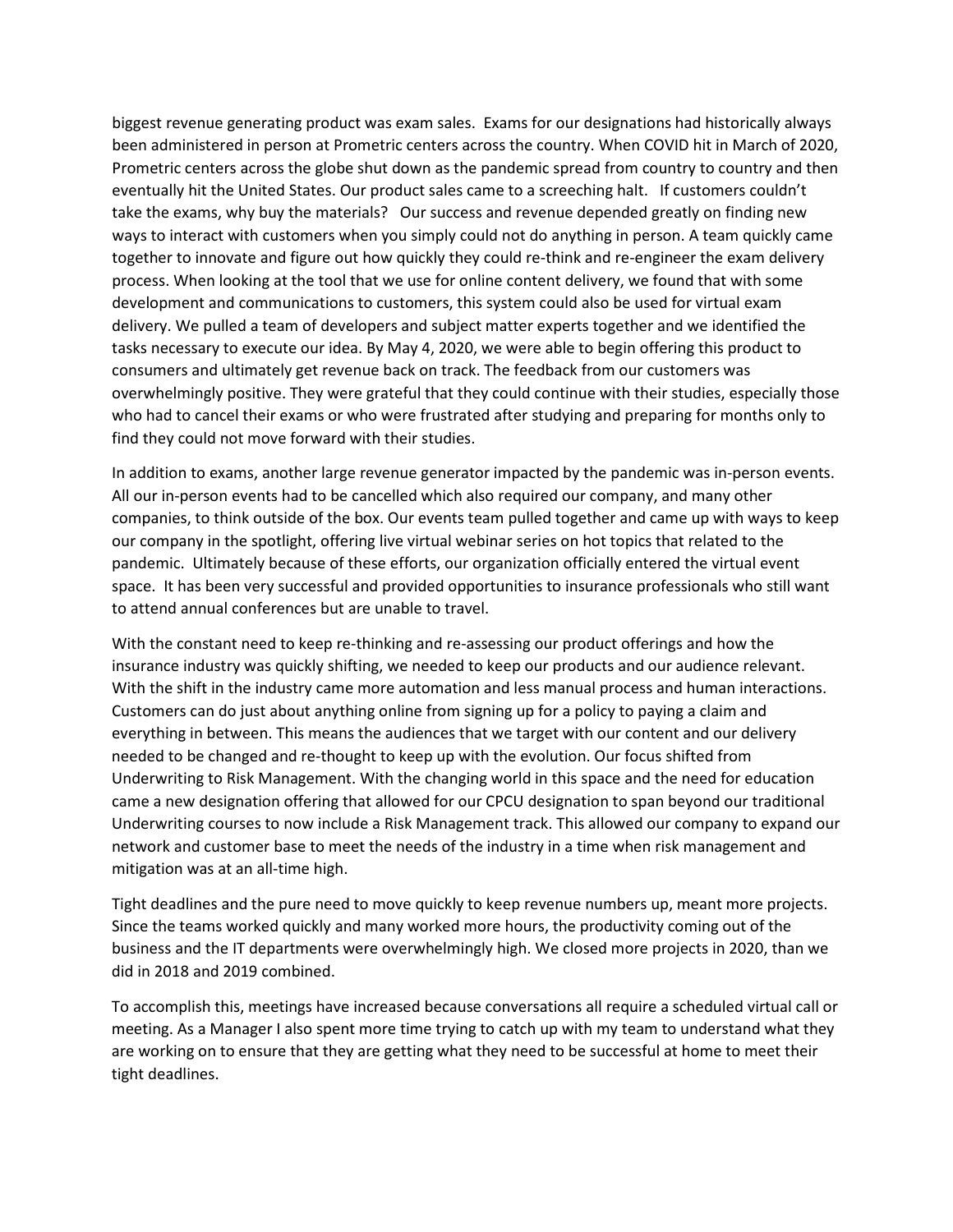According to a Forbes article titled "Think Productivity with work from home is Improving? Think again. Here's what you must know" by Tracy Brower she states *"Productivity is a measure of how much people get done in a period of time. The problem with some of the new work-from-home productivity reports is they're not accounting for the increasing hours people are working. Employees may report they're more productive, but we also know they're working more hours. So, it's not that they're actually packing more work into the same envelope. In reality, they're producing results during times when they may have been commuting before. Or they're finishing deliverables at times when they might have been "off" in the past."*

The article also states *"We're hearing a lot of people are now hitting a wall. They are tired, fed up and burned out."*

Things are not slowing down, and the changes that have been adapted since COVID are only increasing the need for technology. Knowing that we will need to keep up with the industry and its needs, is "fully remote" sustainable or will employees burn out and a decline in productivity be an increasing trend over time?

I believe the pace in which people are going is unsustainable and will lead to elevated levels of stress on employees, which will ultimately lead to burn out we will start to see a shift in productivity and through put. As some companies start to transition back to the office, the decrease in hours will start to shine a spotlight on this false sense of productivity. On my team alone there have been several people with stress related issues stemming from long hours, a large workload, tight deadlines, and minimal resources to get it all done. Do more with less because that is what we've shown we can produce over the past 18 months. As we begin to shift back into our previous schedules and routine, I fear it will not last.

### **Innovation – Can we keep it going?**

Along with productivity comes innovation and the ability to think outside the box, come up with new ideas, and evolve our business models. Historically within the insurance industry, innovation and change often grew slowly compared to other industries. With the birth of InsurTech, innovation within the insurance industry is on the rise. InsurTech is the combination of insurance and technology solutions to better improve areas like underwriting, claims processing, fraud detection, etc. All areas of insurance are starting to use things like blockchain, big data, smart apps, drone technology, e-commerce platforms, and machine Learning (to name a few things) to take the place of many outdated manual processes that become costly and time consuming. InsurTech is expected to grow into a 10-billion-dollar industry by 2025.

COVID has expedited the digital transformation of insurance industries by at least 5 years pushing them to mature back-end processes and capabilities and transform many in person processes into digital automation-driven tasks. InsurTech funding in 2020 was at an all-time high of 7.5 billion dollars to get insurance industries out of a financial hole.

As previously stated above, our company had to find new ways to deliver our exams and events in 2020 and innovation was at an all-time high. COVID sparked a lot of reactive innovation, from how we worked as a team, to how we served our customers across our e-commerce platforms. When planning for 2021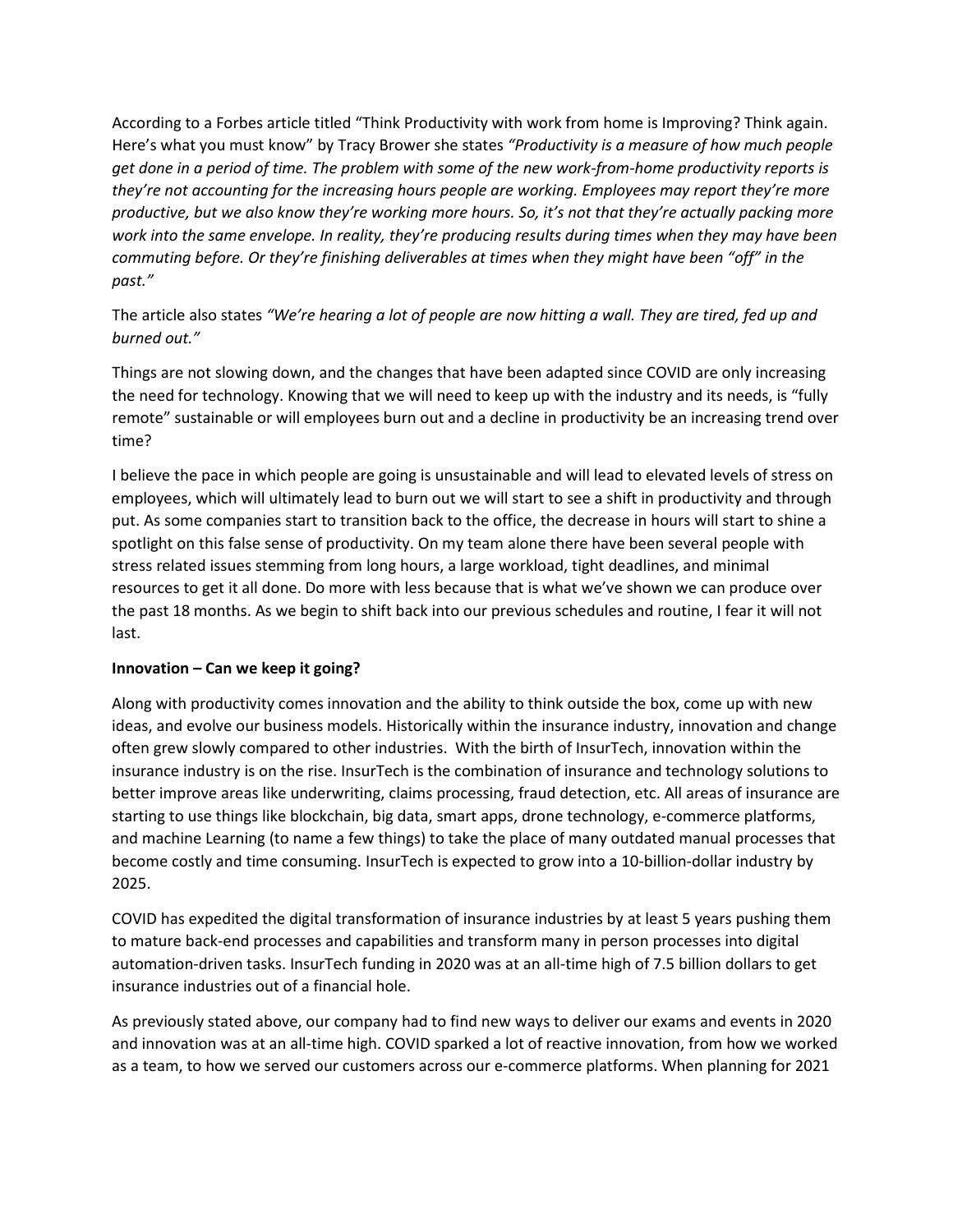however, it was apparent that the project list was long but there were not many new products or projects transformative of the way we did business.

I interviewed Matt Kahn, The President of Risk and Insurance Group, a company that focuses on emerging risks and mitigation strategies with the insurance industry. His company is currently working from home but is looking to go back into the office in October of 2021 in a hybrid environment three days a week. For 2021, his team has focused on projects that are building from existing products and platforms because he believes that for his team to work through their strategy and figure out what is next for their company it needs to be in person. He stated, *"Crisis is the basis for innovation, for the first 6 months we were very innovative and had to figure out what working full remote looked like, identify our limitations and work around them, after that we found advancing anything new was four times more difficult remotely."*

He went on to talk about how most of his ideas are from his customers in his travels which he did about 50% of the time. This was also something that has been put on hold, and he feels without those face-toface conversations it's much more difficult to understand what people really want. Matt continued to state *"Digitally, everything is scheduled, and people are guarded. We limit what we discuss and what we say. People only allow you to see what they want you to see in the box on the screen; it's very flat. 90% of the information you get from someone is in person."* 

We also started talking about water cooler conversations, and the random encounter as Steve Jobs would call it. How innovation is sparked by an interaction in different ways or bounced off colleagues at random. Matt also noted that, *"Everyone working from home has one way to be innovative, you schedule a meeting, and you say, hey, we have to come up with new ideas in this meeting and it usually doesn't go so well."*

In addition to the points that Matt hit on in our conversation there are additional things I also feel are lost when you remove the office interactions. I have more visibility to what is going on within the team and other business areas simply by the conversations going on around me, it also gives me an opportunity to contribute or have others bounce ideas off me in real time. This is replaced with longer one on one calls with direct reports and skip level meetings. A scheduled virtual call or meeting is the only way to know what everyone is working on and to identify changes, issues, or roadblocks.

The biggest loss is truly hallway conversations with individuals that I may not encounter on a day-to-day basis but get great perspectives from in random encounters. The water cooler is gone. The random connections that would be made in passing with individuals that I would not otherwise encounter on a daily basis is no longer.

*"There's a temptation in our networked age to think that ideas can be developed by email and iChat that's crazy," Jobs is quoted as having said. "Creativity comes from spontaneous meetings, from random discussions. You run into someone, you ask what they're doing, you say 'Wow,' and soon you're cooking up all sorts of ideas. [https://www.zdnet.com/article/steve-jobs-said-silicon-valley-needs-serendipity-but](https://www.zdnet.com/article/steve-jobs-said-silicon-valley-needs-serendipity-but-is-it-even-possible-in-a-zoom-world/)[is-it-even-possible-in-a-zoom-world/](https://www.zdnet.com/article/steve-jobs-said-silicon-valley-needs-serendipity-but-is-it-even-possible-in-a-zoom-world/)*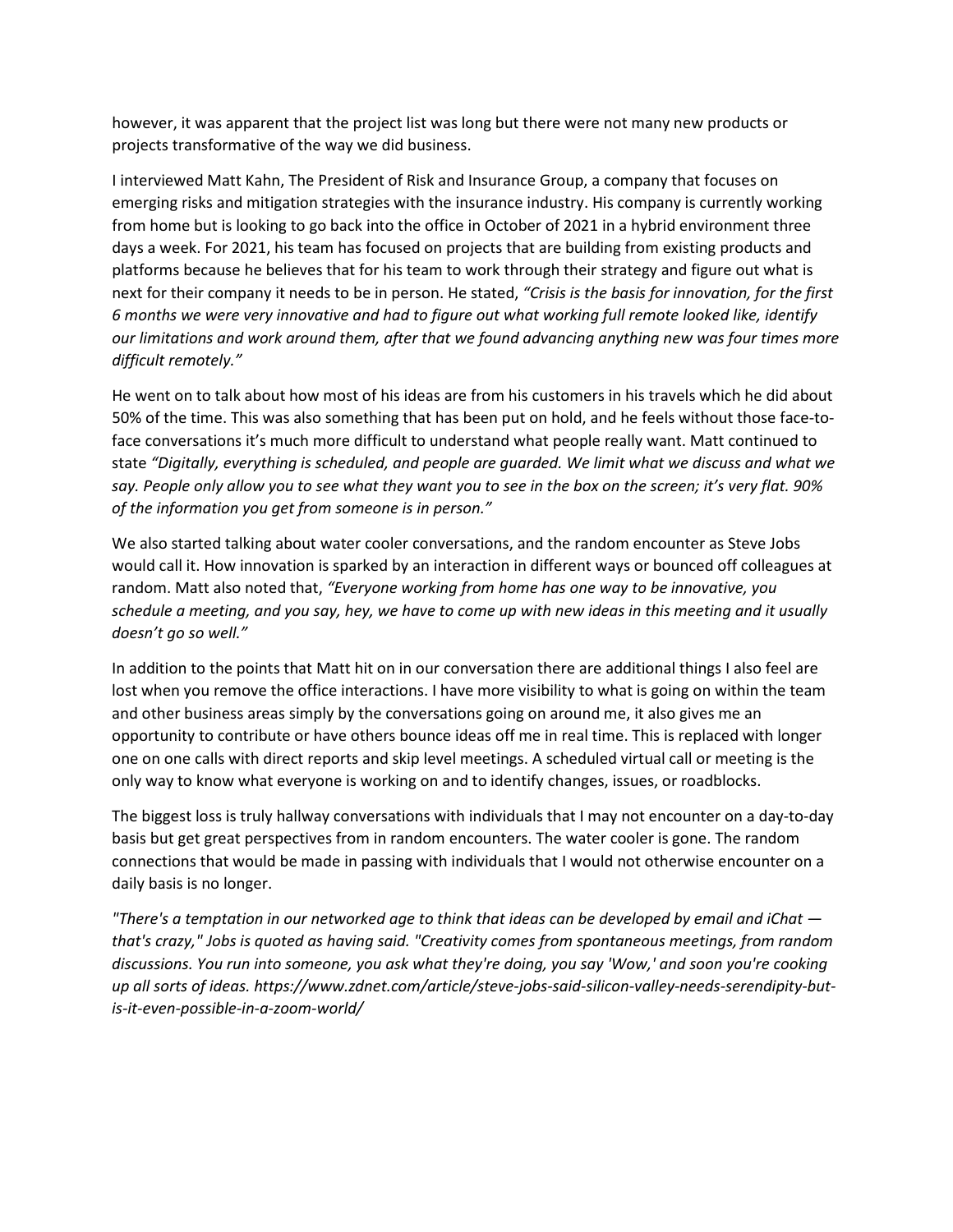### **The Human Experience – Will it suffer?**

Humans by nature are social beings. Working from home with virtual interactions but no real personal connections can have a mental impact on a person's health. Many are feeling isolated and disconnected from co-workers and other employees as the work environment rapidly changed from in-person to working remotely.

Not having a way to disconnect means that it's harder to leave work at work, and home at home. This can lead to misplaced or misdirected stress toward a coworker or family member. Our team was struggling with this to a point where we needed to give the team members time off to just regroup and try to refocus. When we got to the core of what went wrong, we found it was not really work related at all but misplaced frustrations that really had nothing to do with work itself but with the inability to really separate the two. The teams were starting to create tensions within themselves and it created a very unproductive work environment with the personal interaction safety valves gone.

Some people are working from their kitchens, living rooms, bedrooms or wherever they have been able to set up a computer. Not everyone has been able to add a home office, a desk, or a comfortable permanent workspace to settle into daily so what happens when this temporary solution becomes the forced outcome? For companies who have shut down their offices a lot of employees were looking forward to going back to the office, and now must find a way to work virtually indefinitely.

### **The Way Forward**

A lot of companies have started to realize the stressful impacts that COVID and remote work has added to employees. LinkedIn, Fidelity, Mozilla, Pepsi, and Verizon just to name a few, have recognized the burnout and have shut down for a week to give employees time to mentally decompress, and take time for themselves known as "take care off days". Our company followed this model as well and gave us a summer shut down week to allow our company to recharge. This had a substantial impact, because it allowed everyone to take the same time off and not worry about catching up on work when they came back or missing out on something while they were away.

Companies who have not shut down have tried other ways to work time into their employee's schedule to decompress. Mental midday breaks and summer Fridays, where you have a shortened workday are two other ways that companies have been utilizing downtime, or time off to recognize burnout among staff and provide relief.

Perks have been added to employee benefits in areas that were notably lacking during COVID such as, wellness stipends to gym memberships or healthy initiatives to increase mental health. Reimbursements toward child and elder care during the workday to reduce additional stress on people when having to work from home and juggle taking care of children and loved ones.

I believe that companies need to go back to the office in some capacity. It may not look and feel the same as it did prior to COVID, but to have true innovation and interactions with team members there is something that is lost when you are virtual. I do believe there are certain positions that can be done anywhere and can sustain 100% virtual but I do believe that when you are in person and you can talk to each other throughout the day, you get answers faster, you can interpret body language, and I also believe that you have the full attention of your teammates who could otherwise be reading emails, sending texts, and multi-tasking when they are in virtual meetings. Since my team has been back in the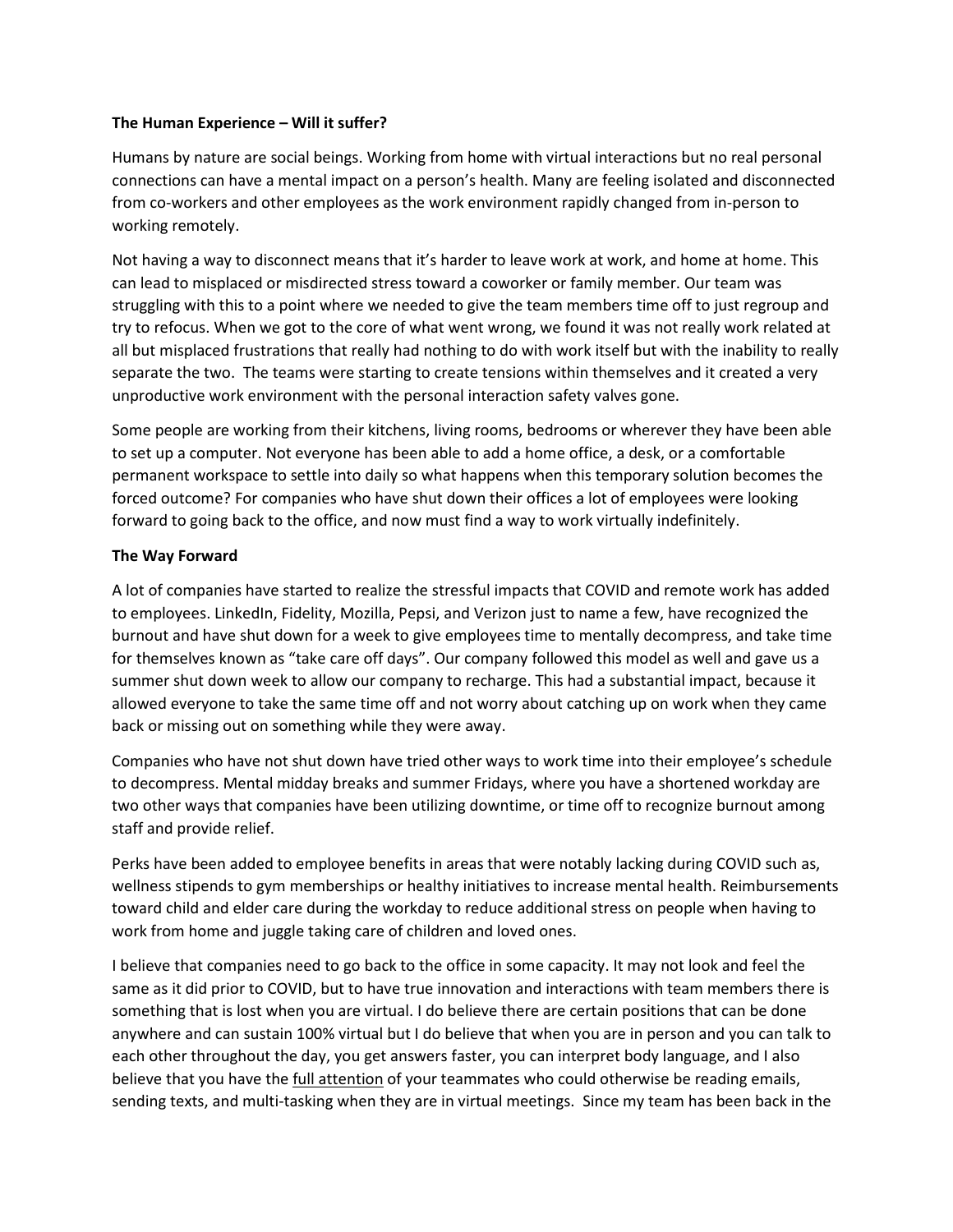office, I have seen a change in morale, new ideas have been filling up our white boards and the overall mental state of those employees that were having issues dealing with isolation have improved. Companies who sold their brick-and-mortar buildings jumped the gun too soon. They have not given time for the dust to settle and really understand the impact it will have on their employees and on their future as a business. I have a feeling most of those companies will invest in smaller spaces down the road as they learn they do need some space for people to interact and work together even if it is not daily.

Post COVID companies need to continue employee wellness practices. They need to continue to evaluate and understand their staffs' needs while understanding that the productivity and success of the business is also important. I do not think there is a one size fits all moving forward, and I think COVID has changed the way we work globally. Each company needs to do what is right for them and continuously evaluate what is working and what is not. We need to think outside the walls of 9 to 5 office structures and find a balance that allows for a model that works for each company based on its employees and industry needs.

I guess only time will tell, but my prediction is that eventually we will become a hybrid world with more flexibility around our employees and the way in which they work. Companies will make investments to include face to face meetings and interactions. We will see innovations around virtual meetings which will feel more realistic and provide better opportunities for group collaboration. This will allow for a larger selection of talent, a more diverse group of thinkers and a world of innovation that was never thought to be a possibility before we looked through the world with a different lens.